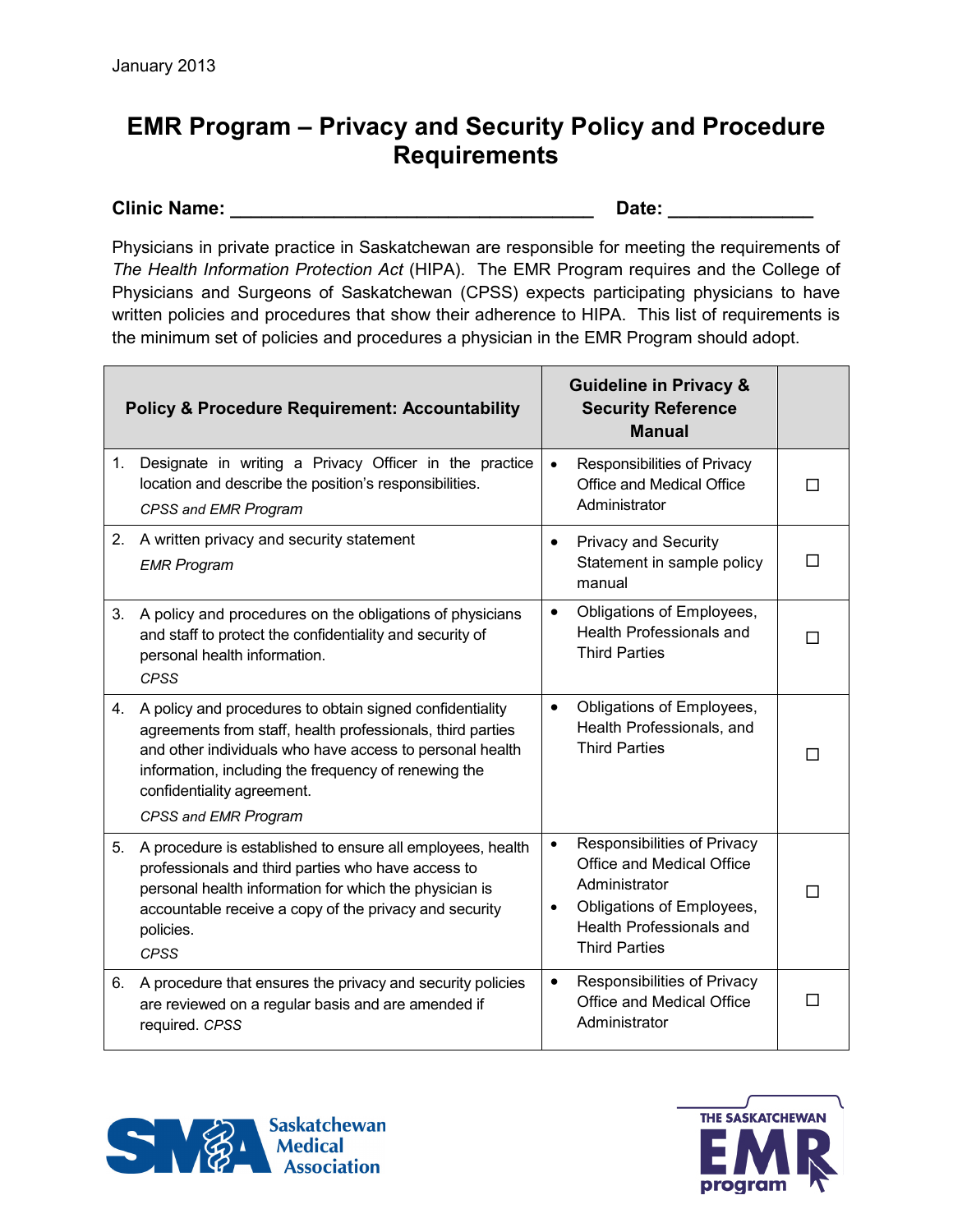| 7.                                                        | A policy and procedures on how staff, health professionals<br>and third parties are educated on The Health Information<br>Protection Act and the policies and procedures, and how a<br>culture of privacy and confidentiality is maintained.<br><b>EMR Program</b> |                             | Awareness, Education, and<br>Training                                                                                                                                  | □      |
|-----------------------------------------------------------|--------------------------------------------------------------------------------------------------------------------------------------------------------------------------------------------------------------------------------------------------------------------|-----------------------------|------------------------------------------------------------------------------------------------------------------------------------------------------------------------|--------|
| 8.                                                        | A policy and procedures that addresses the steps to be<br>taken when the physician ceases to practices or leaves a<br>medical practice.<br><b>EMR Program</b>                                                                                                      | $\bullet$                   | Ceasing to Practice or<br>Leaving a Medical Practice                                                                                                                   | П      |
| 9.                                                        | A policy and procedure on how patients are notified of the<br>information handling practices of the physician.<br><b>EMR Program</b>                                                                                                                               | $\bullet$                   | Identifying Purpose and<br>Openness                                                                                                                                    | П      |
|                                                           | 10. A policy and procedures on how patients may make a<br>complaint regarding the adherence to the practice's<br>privacy policies and procedures, or to notify the clinic of a<br>breach.<br><b>EMR Program</b>                                                    | $\bullet$                   | <b>Challenging Compliance</b>                                                                                                                                          | Ш      |
|                                                           | 11. Policies and procedures to protect the integrity, accuracy<br>and confidentiality of patient health information<br><b>CPSS</b>                                                                                                                                 | $\bullet$<br>٠<br>$\bullet$ | Accuracy and Integrity<br>Safeguards<br><b>Right to Request</b><br>Amendment<br><b>Collection of Personal</b><br><b>Health Information</b><br>Scanning and Destruction | П      |
| <b>Policy &amp; Procedure Requirement: Patient Rights</b> |                                                                                                                                                                                                                                                                    |                             | <b>Guideline in Privacy &amp;</b><br><b>Security Reference</b><br><b>Manual</b>                                                                                        |        |
|                                                           | 12. A policy and procedures for patients to access and obtain<br>copies of their records.<br>CPSS and EMR Program                                                                                                                                                  | $\bullet$                   | Patient Access to Their<br>Own Information                                                                                                                             | $\Box$ |
|                                                           | 13. A policy and procedures for patients to request<br>amendment to their personal health information if it is<br>incorrect or missing.<br>CPSS and EMR Program                                                                                                    | $\bullet$                   | Patient Requests for<br>Amendment of Their<br>Record                                                                                                                   | ΙI     |
|                                                           | 14. Policies and procedures for third parties to access and<br>obtain copies of patient records to which they have access<br>pursuant to The Health Information Protection Act.<br><b>CPSS</b>                                                                     | $\bullet$<br>$\bullet$      | Patient Designates and the<br>Exercise of Rights by<br><b>Others</b><br>Disclosure of Personal<br><b>Health Information</b>                                            | П      |



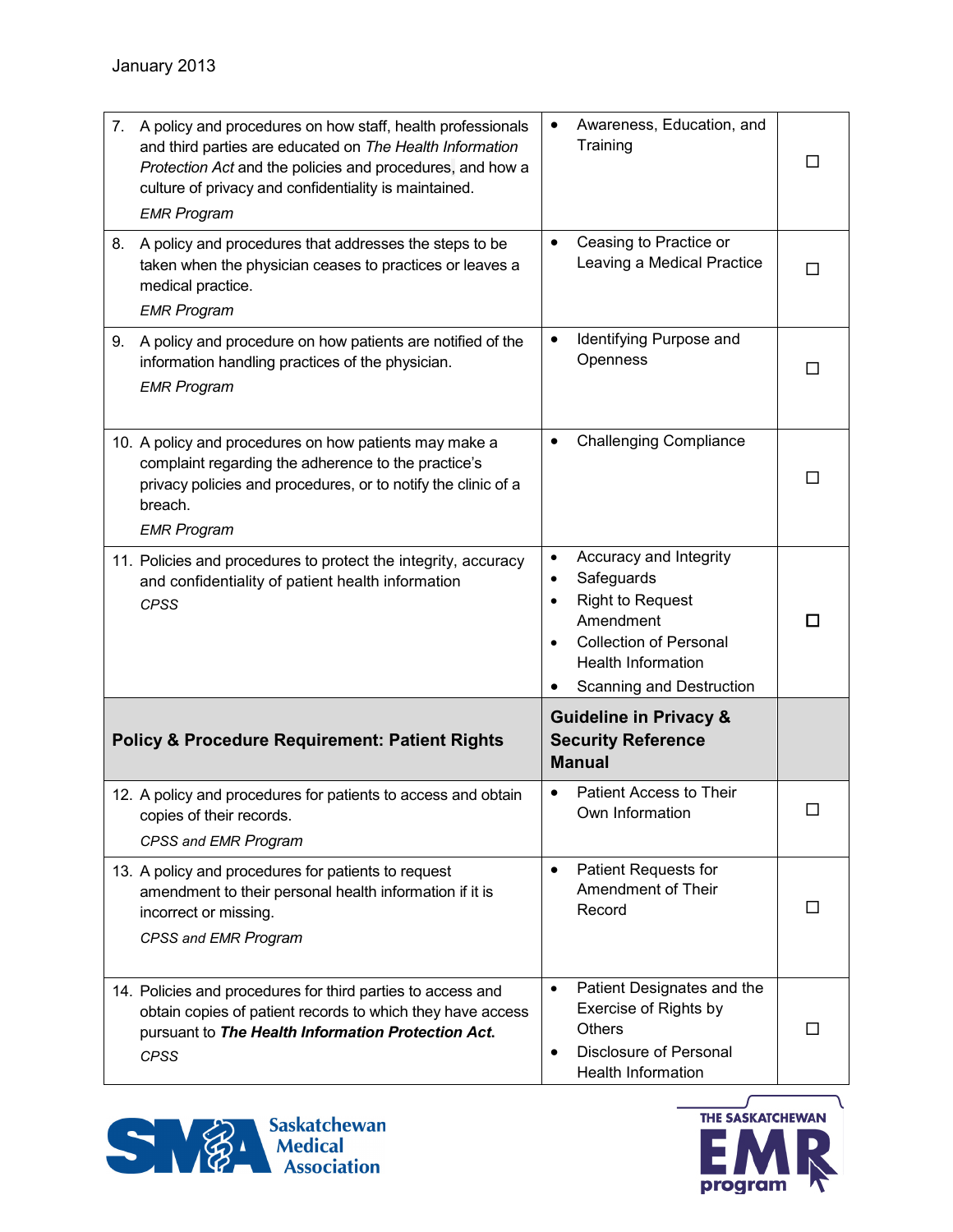| <b>Policy &amp; Procedure Requirement: Collection, Use</b><br>and Disclosure                                                                                                                       | <b>Guideline in Privacy &amp;</b><br><b>Security Reference</b><br><b>Manual</b>                                                                            |    |
|----------------------------------------------------------------------------------------------------------------------------------------------------------------------------------------------------|------------------------------------------------------------------------------------------------------------------------------------------------------------|----|
| 15. Policies and procedures to restrict access to personal<br>health information unless access is required for a<br>purpose authorized by The Health Information Protection<br>Act.<br><b>CPSS</b> | Awareness, Education, and<br>$\bullet$<br>Training<br>Acceptable Use of<br>$\bullet$<br>Technology<br><b>User Account Management</b><br>٠<br>Auditing<br>٠ | П  |
| 16. A policy and procedures for the collection of personal<br>health information.<br><b>CPSS</b>                                                                                                   | <b>Collection of Personal</b><br>$\bullet$<br><b>Health Information</b>                                                                                    | П  |
| 17. Policies and procedures respecting the use of personal<br>health information.<br><b>CPSS</b>                                                                                                   | Use of Personal Health<br>$\bullet$<br>Information                                                                                                         | Ш  |
| 18. Policies and procedures respecting the disclosure of<br>personal health information.<br><b>CPSS</b>                                                                                            | Disclosure of Personal<br>$\bullet$<br><b>Health Information</b>                                                                                           | Ш  |
| 19. A policy and procedures for responding to consent<br>directives from patients, including masking.<br><b>EMR Program</b>                                                                        | <b>Managing Patient Consent</b><br>$\bullet$<br>and Masking                                                                                                | ш  |
| <b>Policy &amp; Procedure Requirement: Safeguards</b>                                                                                                                                              | <b>Guideline in Privacy &amp;</b><br><b>Security Reference</b><br><b>Manual</b>                                                                            |    |
| 20. A policy and procedures related to signed agreements:<br>Information sharing agreement,                                                                                                        | Sample Agreements<br>٠                                                                                                                                     |    |
| Clinic Exit Agreement or similar expectations in a legal<br>agreement related to the group practice,<br>IMSP and other third parties.<br><b>EMR Program</b>                                        |                                                                                                                                                            |    |
| 21. Policies and procedures to protect against reasonably<br>anticipated threats to the security, integrity or loss of<br>personal health information.<br><b>CPSS</b>                              | Safeguards<br>$\bullet$                                                                                                                                    | П  |
| 22. Policies and procedures to protect against unauthorized<br>access to, use, disclosure or modification of personal<br>health information.<br>CPSS and EMR Program                               | Auditing<br>$\bullet$<br><b>User Account Management</b><br>Awareness, Education, and<br>Training                                                           | ΙI |